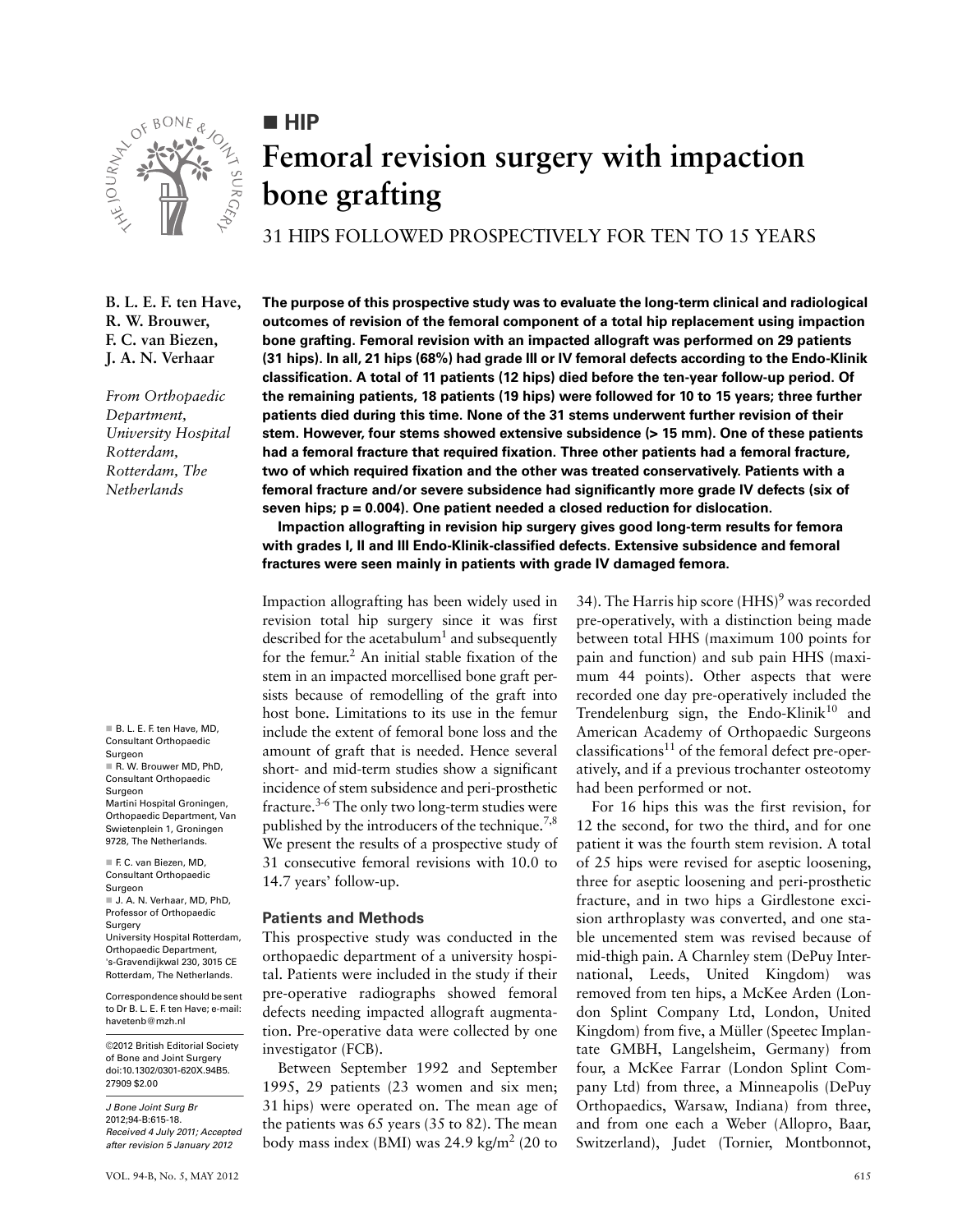France), La Grange la Tournelle (unknown manufacturer), Osteonics Omnifit (Stryker, Waardenburg, The Netherlands), Lord (Benoist Girard, Bagneux, France) and Stanmore **(**Biomet Nederland BV, Dordrecht, Netherlands) stem.

The Girdlestone excision arthroplasty had been established in one patient for three years and the other for ten years. The Endo-Klinik bone loss of the femur was grade I in one hip, grade II in ten, grade III in nine and grade IV in 11 hips. According to the AAOS classification, one hip had solely cavitary defects; all other hips had combined segmental and cavitary defects; one also had femoral stenosis and four also had a peri-prosthetic fracture.

**Surgical procedure.** All operations were undertaken by one surgeon (FCB) using a technique described by Gie et  $al<sup>16</sup>$ modified to involve a lateral approach and an osteotomy of the greater trochanter. A cement plug was placed at least 2 cm distal to the tip of the new stem or the most distal cortical defect in the femur. The femoral canal was reconstructed by impacting allograft bone chips obtained from fresh-frozen femoral heads using the Exeter X-change system.16 They were prepared into particles approximately 2 mm to 5 mm in diameter using a Novio Magus bone mill (Spierings Medische Techniek, Nijmegen, The Netherlands). Reinforcement of the proximal femur with meshes (Stryker), cerclage wires and/or AO acetabular plates (Synthes BV, Zeist, The Netherlands) was often necessary to withstand the forces when the graft was introduced. Finally, a standard Exeter stem (Stryker) was cemented in the neomedullary canal using erythromycin- and colistinsoaked Simplex cement (Stryker). The greater trochanter was reattached with a double-crossover wire and a compression spring, as described by Wroblewski and Shelley.<sup>12</sup> Five femora needed no reinforcement prior to the impaction procedure, three needed Partridge cerclage wires (Stryker), seven needed cerclage wire and wire mesh, and 16 needed cerclage wire combined with mesh and a reconstruction plate.

During the operation and the first two post-operative days patients received intravenous antibiotics (cefamandol nafate (EuroCept BV, Ankeveen, The Netherlands), 1 g three times daily), and were confined to bed for six weeks. Thereafter, non-weight-bearing mobilisation continued for six weeks, followed by a further six weeks of increasing weight-bearing.

 Patients were assessed three, six and 12 months postoperatively, and annually thereafter. Before February 1996 outcome measures were made by one observer (FCB), thereafter by a different observer (BTH). All radiographs were assessed by one observer (BTH).

Primary outcome measures were survival of the revised femoral component, post-operative femoral fracture and the incidence of severe subsidence (> 15 mm). The degree of subsidence was assessed using the methods of Loudon and Charnley<sup>13</sup> and Fowler et al<sup>14</sup> who used the trochanteric wires and the space between the cement mantle and the proximolateral stem surface as reference points. The most

distinct distal point of osteosynthetic material was used as reference point when the trochanteric osteotomy was not consolidated. Secondary outcome measures were total HHS, sub-pain HHS and Trendelenburg sign.

The fixation of the stem and incorporation of the graft were scored radiographically. Radiolucent lines (RLLs) between stem and cement, and between cement and femoral bone, in each of the seven zones of  $Gruen<sup>15</sup>$  were recorded. The radiological incorporation of the graft was evaluated based on the guidelines of Gie et al,  $^{16}$  distinguishing between cortical healing and trabecular incorporation. Cortical healing was considered to be represented by thickening of the cortex post-operatively in areas where it was thin or scalloped pre-operatively. Incorporation of the graft was considered to be represented by the appearance of trabeculae in the graft without any distinctive orientation. The distinctive trabecular network going from the endosteal cortex into the cement in the lines of the predominant stresses is called trabecular remodelling. Gruen zone 4 was divided into 4a (the lateral part) and 4b (the medial part). Heterotopic ossification was graded according to the classification of Brooker et al.<sup>17</sup>

**Statistical analysis.** Survival was presented using Kaplan-Meier analysis with 95% confidence intervals (CI). In order to determine differences in secondary outcome parameters in relation to the pre-operative femoral defects according to the EndoKlinik classification, we used chi-squared tests for subsidence and fracture, and Student's *t*-tests for HHS. The SPSS software (SPSS Inc., Chicago, Illinois) was used for the statistical analyses and a p-value  $\leq 0.05$  was considered significant.

## **Results**

A total of 12 patients (13 hips) died before a ten-year follow-up could be undertaken. None of these had undergone a further revision. All had an increased HHS, although two had significant subsidence (30 mm and 15 mm, respectively); a further two patients (two hips) died after followup of more than ten years. Neither of these had undergone a revision. The 15 surviving patients (16 hips) have a mean follow-up of 12.6 years (10.0 to 14.7): one of these was not able to come for review and was interviewed by telephone.

None of the stems has been further revised. Taking postoperative femoral fracture needing reoperation and subsidence > 15 mm as an endpoint, seven hips (22.6%) failed; six of these had grade 4 Endo-Klinik bone defects (out of a total of ten with a grade 4 defect), which was significantly more ( $p = 0.004$ ) than the hips with less than grade 4 defects (one failure of 21 hips). The overall survival rate was 77.4% with a mean survival of 11.6 years (95% CI 9.6 to 13.5).

Four patients (four hips) sustained a femoral fracture post-operatively and three underwent further surgery. One was treated conservatively. All fractures eventually united. There was severe subsidence in association with four stems (mean 27 mm (15 to 32)). Six had no signs of subsidence, and 21 subsided a mean of 3 mm (1 to 6). All four stems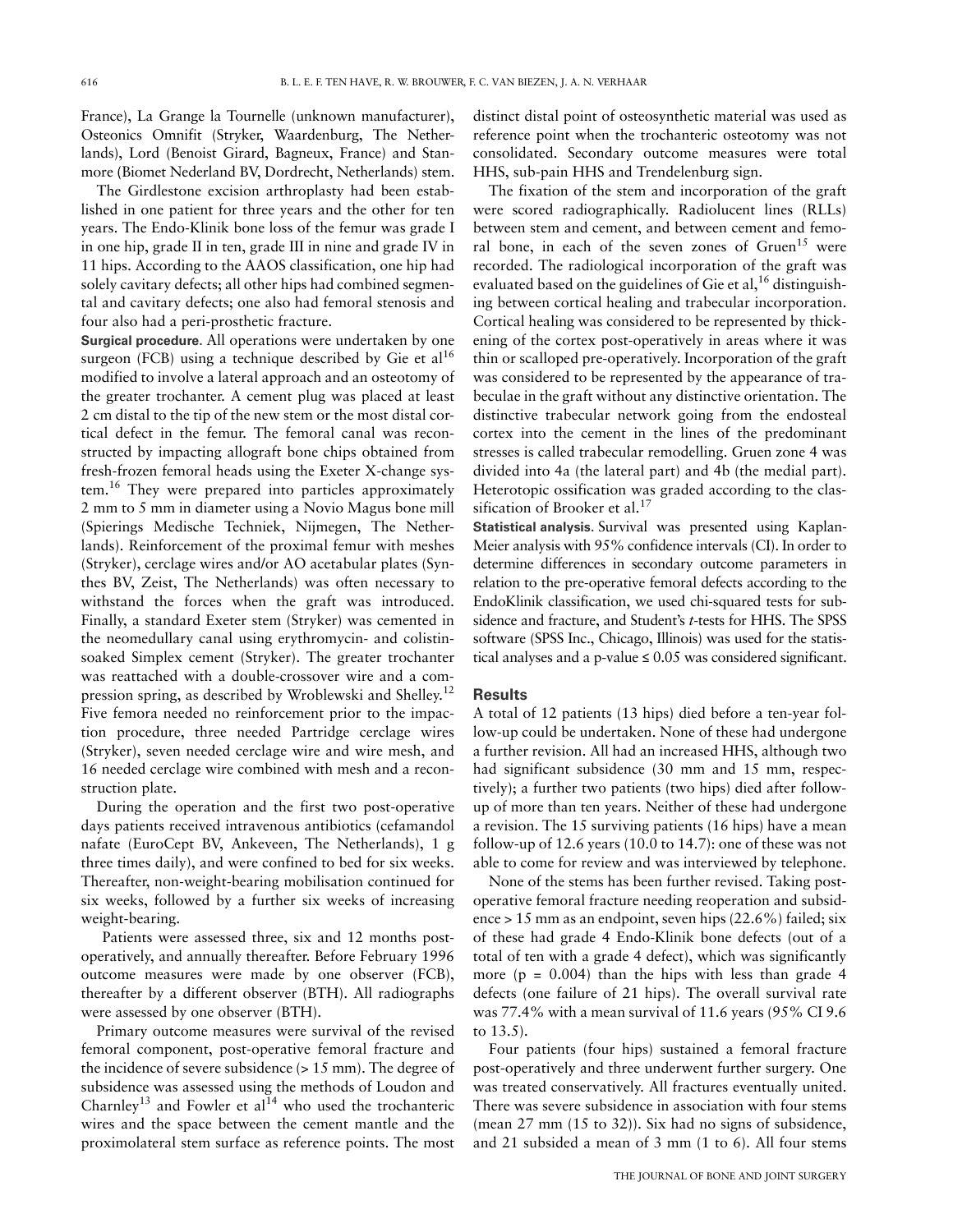

Fig. 1a

Fig. 1b

Radiographs of a 43-year-old female patient with rheumatoid arthritis who had undergone had a Girdlestone excision arthroplasty following a failed replacement (a). There were cortical defects in zones 1, 2 and 3, requiring a mesh and Partridge cerclage straps combined with an impacted allograft, with a satisfactory result at six years after revision (b), with a Harris hip score of 72 and no pain.

with severe subsidence had grade 4 Endo-Klinik femoral defects; two of these also had a pre-operative fracture of the shaft. All had at least one segmental defect and a complete cortical defect and hollowed proximal femur > 8 cm below the lesser trochanter. A stem that subsided 30 mm was the only one that migrated into a varus position. Three of these subsided > 10 mm within the first post-operative year.

**Secondary outcome measures.** Post-operatively, the mean HHS improved significantly from 43 (3 to 74) points preoperatively to 76 (22 to 98) at the latest follow-up (mean improvement of 33 (95% CI 25.2 to 41.9)) (p < 0.001). The mean sub-pain HHS improved significantly from 18 (0 to 40) points pre-operatively to 39 (10 to 44) at the latest follow- up (mean improvement of 21 (95% CI 16.6 to 26.3))  $(p < 0.001)$ . Of the whole group, 26 patients showed a positive Trendelenburg sign pre-operatively, compared with eight at the final follow-up. There were no femoral radiolucencies at the cement–graft interface, but ten patients had a RLL at the stem–cement interface in zone 1, reflecting subsidence. All four severely subsided stems had continuing RLLs at the stem–cement interface from zone 1 into zone 4a, or from zone 7 into zone 4b. Metallic reinforcement of the femur, especially in Gruen zone 7, disturbed the radiological evaluation in 54 of 248 zones (22%). Resorption was seen in 11 of 194 zones (6%), especially in zone 1. Remodelling was seen in 170 of 194 zones (88%), and in 70 zones (36%) there was remodelling in association with cortical repair. In all ten hips showed no osseous consolidation of the greater trochanter.

Three years post-operatively one patient had a dislocation, which was managed by closed reduction. One patient had delayed wound healing, and nine months post-operatively had severe resorption of a massive acetabular

allograft requiring revision with another allograft augmentation (Fig. 1). Another three patients developed aseptic loosening of the acetabular component at nine, ten and ten years, respectively.

#### **Discussion**

The introduction of impaction bone-grafting revolutionised revision surgery after total hip replacement. Good mid-term results have been reported<sup>2,4-6,18</sup> and the initiators of the technique<sup>7,8</sup> have also reported good long-term clinical results.

The process of remodelling impacted bone graft has been confirmed in animal and patient retrieval and biopsy studies.19,20 The issue of whether subsidence of the stem leading to axial loading of the bone graft is essential for remodelling of the graft into host bone remains controversial. We have previously compared the migration patterns of the Exeter stem (double-tapered subsiding) with those of the Elite stem (DePuy International) (collar-shaped non-subsiding).<sup>21</sup> The Exeter stem showed significantly more subsidence in the first two years than the Elite stem, without differences in clinical outcome or radiological appearances of the graft.

Excessive subsidence and the risk of peri-prosthetic fractures seem to be the major drawbacks of impaction grafting. Besides the configuration of the stem, other causes for subsidence are identified. The initial stability of the graft is linearly correlated to the number of impaction blows performed onto the graft.<sup>22</sup> The size of a bone graft also, of course, determines its biological and biomechanical characteristics. Large grafts may not remodel, resulting in collapse of the graft, and may thus allow subsidence. van der Donk et  $al^{23}$  and Linder<sup>24</sup> obtained histological samples of patients two to ten years post-operatively that showed areas of necrosis within the bone graft. In our study, 11 hips with grade 4 Endo-Klinik defects needed substantial bone grafting; in four of these hips complete remodelling of the graft failed, resulting in excessive subsidence.

It is not yet entirely clear at what moment the processes of bone resorption and formation take place during remodelling, and what the effect of biomechanical stimulation is. In this respect the trend of increasing weight-bearing sooner after operation still has little scientific basis. Ornstein et  $al^{25}$ found similar migration patterns with radiostereogrammetric analysis (RSA) when comparing a group of post-operatively restricted weight-bearing patients with an unrestricted weight-bearing group.

A total of four patients (13%) in our series suffered a femoral fracture post-operatively, all but one in the first six months, leading to a further revision rate of 10%. All these patients had segmental defects at the level of the tip the prosthesis or below. A total of four stems (13%), all with Endo-Klinik grade 4 defects, had severe subsidence. Further revision in three of these was not required; the other suffered a fracture after six years. The three stems that subsided by > 30 mm showed subsidence up to five years postoperatively. Ornstein et  $al^{26}$  found in an RSA study that